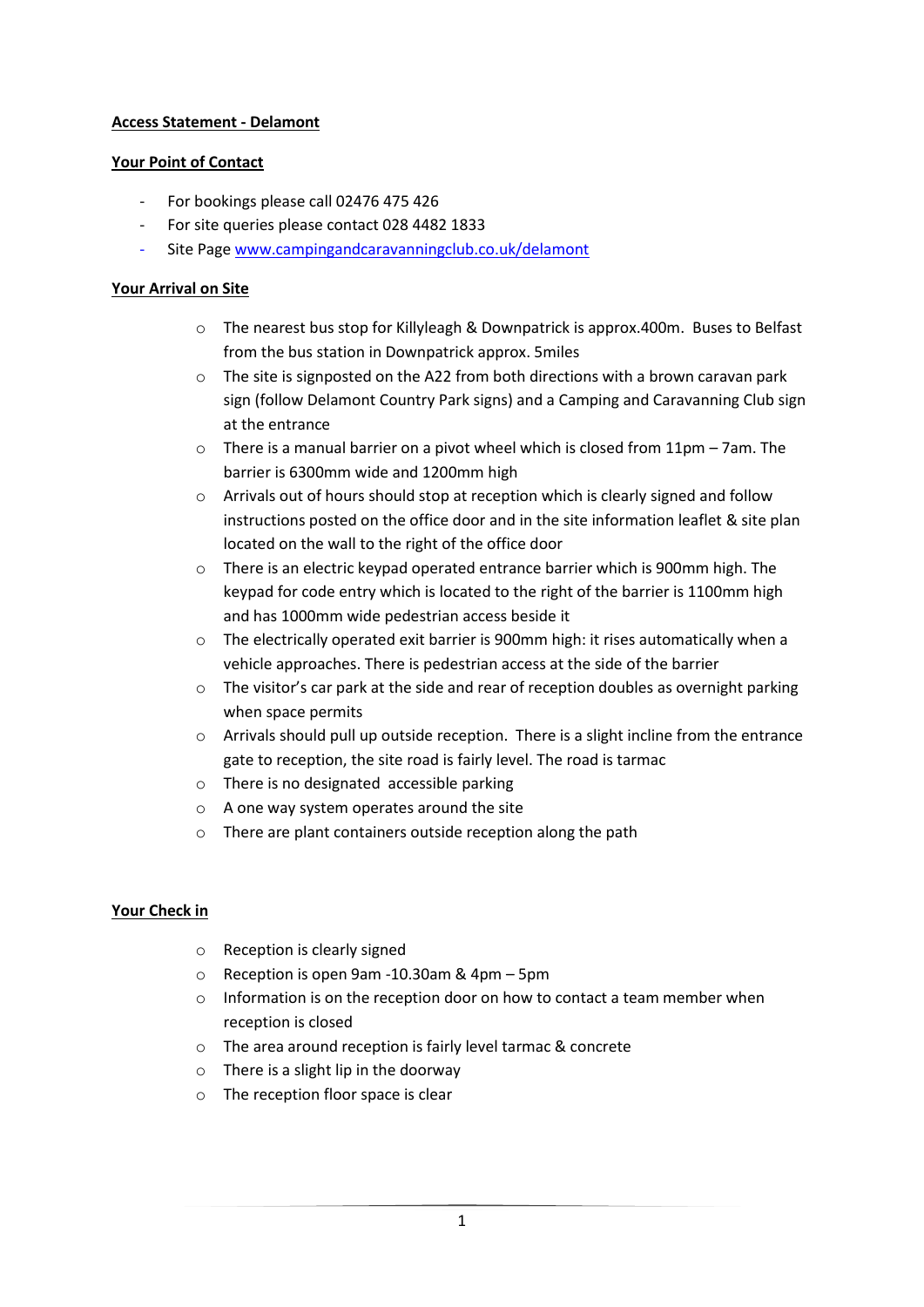# **Your Pitch**

- o A car can be parked next to the unit on all pitches
- o There are several pitches close to the facilities block
- $\circ$  There are 5 grass pitches which have no electricity which are for tents only. There are 63 hardstanding pitches, 56 of which are loose gravel; the remainder are a plastic honeycomb base with grass
- $\circ$  All pitches are level & hard standing pitches are accessed by a tarmac road. There are a small number of hook up bollards at 800mm with a water tap at 620mm. Most are 900mm with a water tap at 900mm

#### **Your Facilities**

- $\circ$  There is one facilities block on site with a tarmac road leading to a level concrete path all the way around which is clear and well maintained
- $\circ$  The entrance to the fover of the ladies & gents toilets and showers are by a glass double door which manually operated. This is 1800mm wide; the door handle is 1140mm high. The foyer is 4200mm x 4700mm
- o The ladies and gents toilets both have separate toilet cubicles. The doors are 600mm wide. Toilets are 400mm high & all have flush handles 820mm high, paper dispensers are 820mm high
- o There are separate wash cubicles in both ladies and gents. They are 1100mm x 900mm, with sink height 850mm, all have push button hot & cold taps. Mirrors are 380mm above the sinks. There are clothes hooks on the back of the cubicle doors at 1600mm high
- $\circ$  The shower cubicles in the ladies and gents are 1000mm x 930mm with a small lip into the shower tray of 30mm. The shower is operated by a push button at 1300mm high; the shower head is fixed at 2000mm high. There are 3 stools in each shower area
- o The automatic hand dryer in the ladies is 1200mm high & the push button hand dryer in the gents is 1260mm high
- o The automatic hair dryers in both the ladies and gents are 1300mm high
- o There is lighting outside the facilities block at night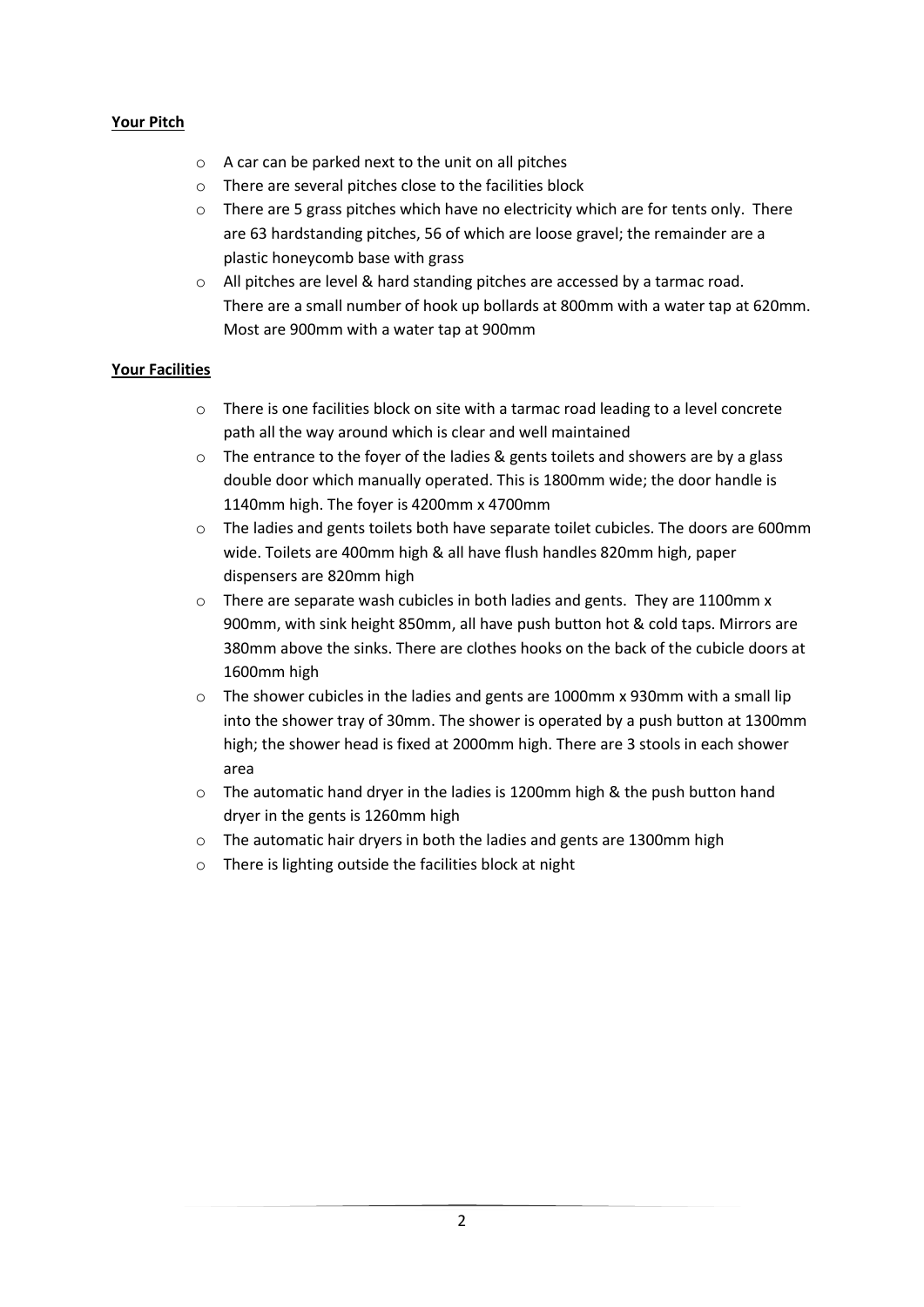# **Your Accessible Facilities**

- o The accessible facilities are part of the facilities block with a level concrete path around the block
- o There are no hand rails leading to the accessible facility
- $\circ$  The accessible facility can be accessed by a key locked door. The key is available from reception
- o The door is 900mm wide with both exterior and interior pull handles 1000mm high
- o The accessible room is 2700mm x 2900mm
- o There is a manual light switch & 2 emergency pull cords that both reach the floor
- o The toilet is 440mm high with a flush handle 1200mm high. The toilet is right hand dismount with assist handrails on either side
- $\circ$  The hand basin has lever operated taps at a height of 760mm with a mirror 300mm above
- o There is fixed porcelain baby bath with hot & cold screw taps & a fixed baby changing area. Height 740mm, width 500mm, length 770mm
- $\circ$  The shower has a pull down fixed plastic seat and non slip floor & push button tap. There are handrails in the shower. The shower head is adjustable, highest height 1900mm and lowest 1400mm
- o There is a hand dryer which is 1200mm high

# **Your Laundry and Food Preparation Areas**

- $\circ$  The Laundry and food preparation areas are both at the rear of the facilities block and accessible from the same level concrete path
- o The laundry room has a manual door; 900mm wide with a pull handle 1100mm high. The lights are automatic sensor operated
- o The room is fitted with a washing machine, tumble dryer (both front loading)
- o 2 sinks 860mm high with screw hot & cold taps
- o There is also a wall mounted iron & a free standing ironing board
- $\circ$  The food preparation/dishwashing room has a manual door 900mm wide with a pull handle 1100mm high. The lights are automatic sensor operated. There are 4 sinks 860mm high with screw hot and cold taps

#### **Your Recreational Areas**

o There is no dedicated recreation area